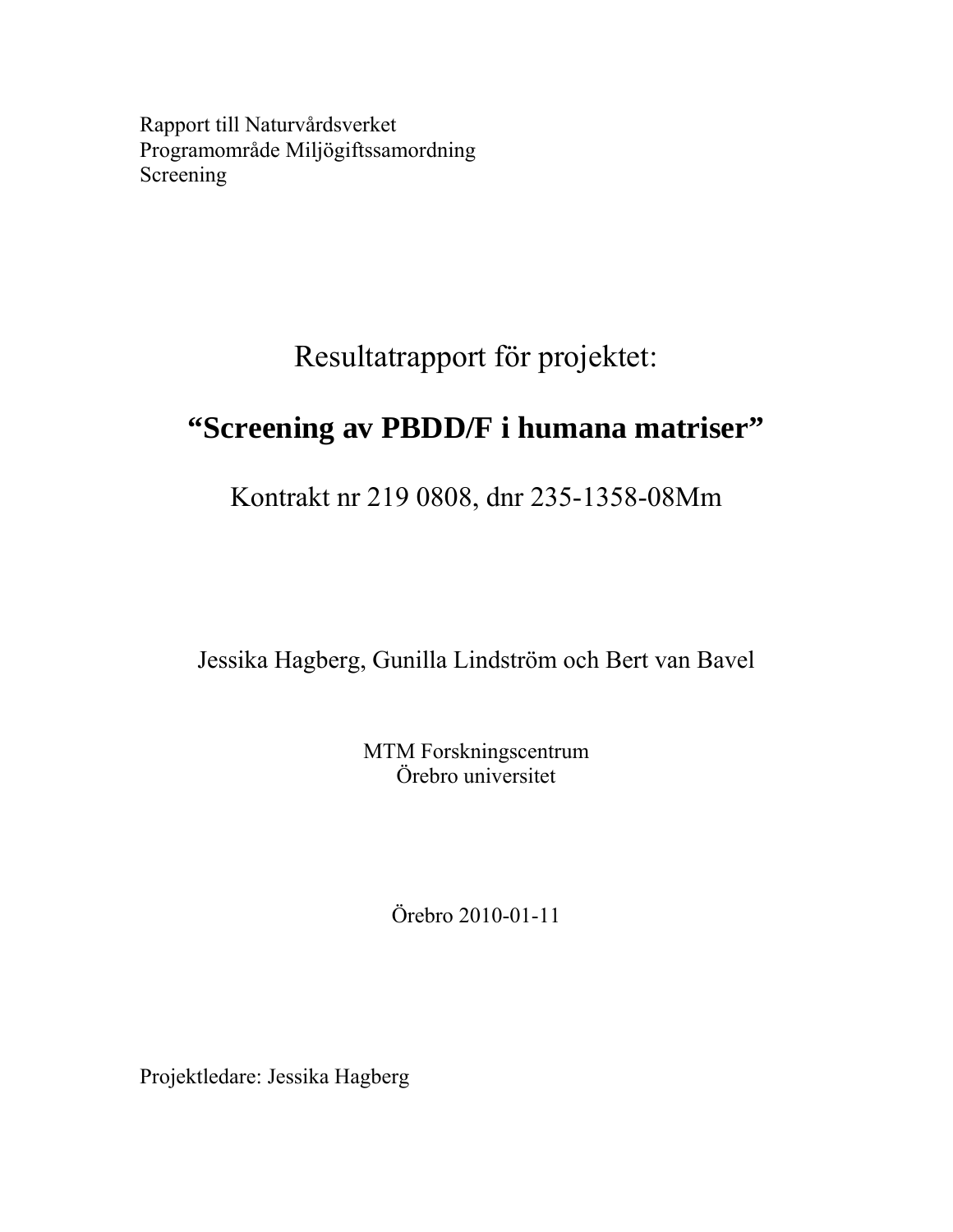# Screening of polybrominated dibenzo-*p* dioxins and furans (PBDD/Fs) in blood from the Nordic population

Jessika Hagberg\* , Gunilla Lindström and Bert van Bavel

Man-Technology-Environment (MTM) Research Centre, Örebro University, SE-701 82 Örebro, Sweden

\*Telephone:  $+46$  19 30 36 04. Fax:  $+46$  19 303566. Email: [jessika.hagberg@oru.se](mailto:jessika.hagberg@oru.se)

### **Abstract**

In a previous study, also performed by MTM and commissioned by the Swedish EPA, the presence of polybrominated dibenzo-*p* dioxins and furans (PBDD/Fs) were detected in human adipose tissue from the Swedish population for the first time. However, no PBDD/Fs were detected in blood samples taken from the same individuals as the adipose tissue. In this current study the presence of PBDD/Fs in the Nordic population was investigated further. Blood samples from three different groups were analysed for tetrato octa substituted PBDD/Fs. In the first sample set blood samples from seventeen Norwegians with reportedly high concentrations of PBDEs were analysed. In the second sample set five individuals, possibly suffering from occupational exposure, were analysed together with blood samples from six individuals representing the general Swedish population. In the last sample set, sample volumes were increased by up to three times to facilitate a positive identification of PBDD/Fs. Ten additional adipose tissue samples were also included in the initial research assignment. However, delayed sampling of specimens has put these samples on hold.

PBDD/Fs could not be detected above the limit of quantification in the different blood and serum samples. Traces that corresponded to 2,3,7,8-TeBDF, 1,2,3,7,8-PeBDF and 2,3,4,7,8-PeBDF were seen during one analytical run in several of the Norwegian samples but the detection limit could not be improved to verify the presence of PBDD/Fs in these samples. Traces of 2,3,7,8-TeBDF were also seen in three of the Swedish samples, both in serum from individuals with and without occupational exposure. Since the sample volumes were significantly increased for the latter sample sets these results indicate that levels of PBDD/Fs cannot be monitored in human blood until detection limits have been significantly improved or the levels in this matrix have increased.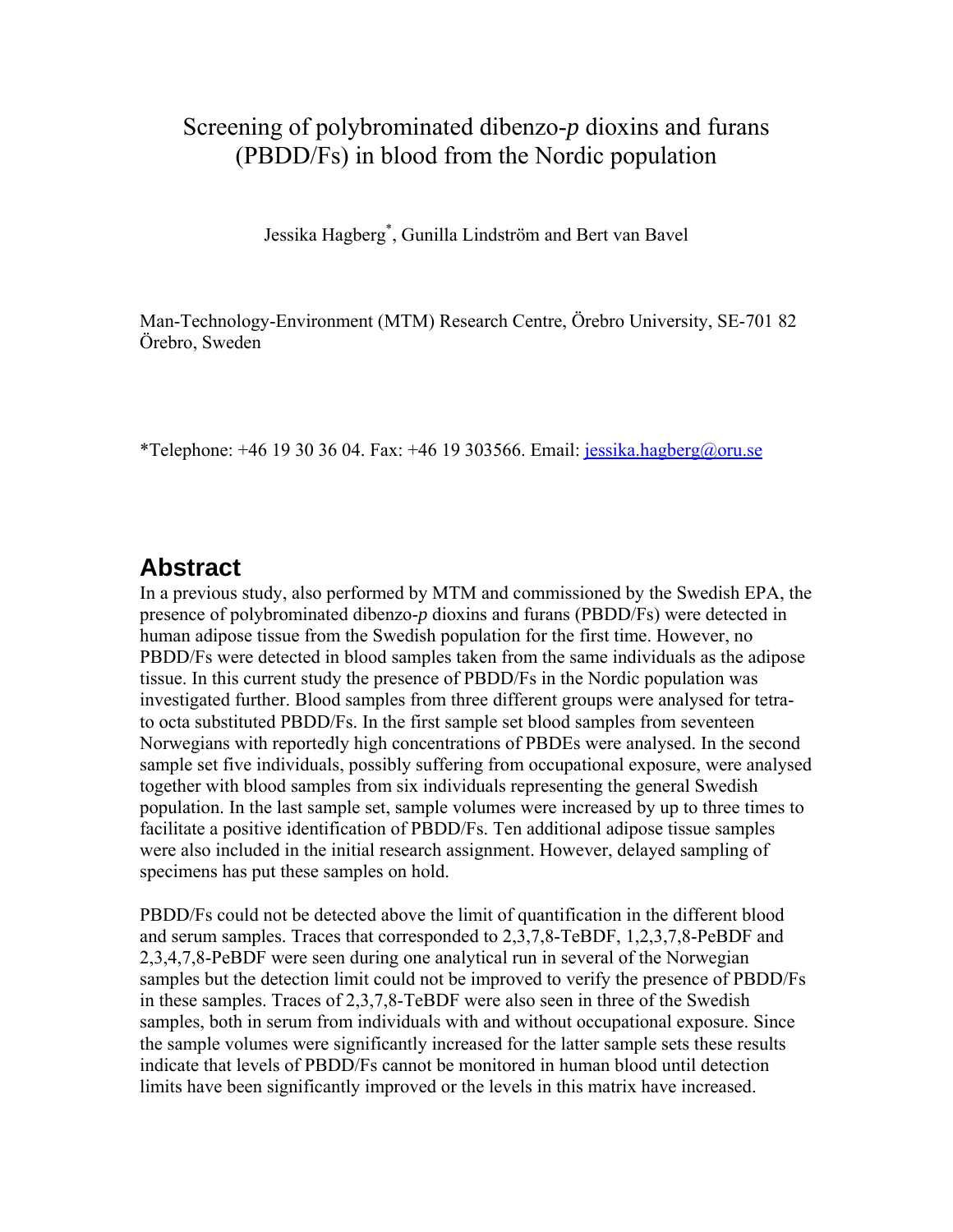#### *1. Introduction*

In a previous study we could for the first time detect polybrominated dibenzo-*p* furans in all ten adipose tissue samples analysed, all originating from individuals representing the Swedish general population and with no known occupational exposure [1]. In the same study, blood samples from the same individuals were analysed but the levels were too low to positively identify any PBDD/Fs. In this study, blood samples from different groups tentatively representing different types of exposure were analysed. Attempts to increase the sample volumes were done to facilitate a positive identification of PBDD/Fs. Seventeen samples from Norwegians with reportedly high levels of PBDEs resulting from a high consumption of fish from Lake Mjösa [2] were analysed to explore if high levels of PBDEs may result in detectable levels of PBDD/Fs in human blood. Serum from individuals working at an electronic dismantling facility in Örebro, Sweden, were analysed and compared with serum from six individuals without any known occupational exposure and considered to represent the general Swedish population.

Toxicologically PBDD/Fs are considered to exhibit similar toxicity as PCDD/Fs, as shown for cell lines of both human and mammalian species [3-4]. However, steric hindrance originating from the larger size of the bromine atom could possibly alter the level of toxicity for some of the congeners when comparing PBDD/Fs and PCDD/Fs [4- 5]. The presence of PBDD/Fs have been identified in a large variety of matrices that could result in human exposure including; ambient air in large cities such as Kyoto [6], Osaka [7-8], Shanghai [9] and different locations in Taiwan [10], at electronic waste dismantling areas in China [11], flue gases [12-13] and sediments [8, 14-15]. PBDD/Fs are also found in diet samples [16-17], shellfish [18-19] and fish [19]. However, only a limited number of reports have been published on PBDD/Fs in human samples. Initially PBDD/Fs were only found in blood from occupationally exposed individuals [20-21] but more recently they have been detected in adipose tissue from Japan [22], and in mother's milk from several countries [23].

The origin and spreading of PBDD/Fs are most certainly due to the large scale use of brominated flame retardants (BFRs). During incineration of bromine containing waste PBDD/Fs as well as PBCDD/Fs and PCDD/Fs are formed in different distributions [12]. In areas without industries intensively producing or consuming BFRs the PBDD/F levels correlate with PCDD/Fs which might imply that they originate from the same sources, such as incineration, traffic emissions and metallurgic industry [9-10]. PBDD/Fs exhibit a structural similarity with the chlorinated dibenzo-*p* dioxins and furans (PCDD/Fs) but because of the larger size of the bromine atom as well as difference in electro negativity between the chlorine and bromine atom the physicochemical properties are somewhat different between the brominated and chlorinated analogues. PBDD/Fs have higher molecular weights, higher melting points, lower water solubilities and lower vapour pressure. The PBDD/Fs are believed to bio accumulate as the chlorinated homologues but appear to be less persistent in the environment and more sensitive towards UV degradation as well as thermal degradation [3]. These differences also have implications for the analysis of PBDD/Fs, which are more sensitive towards thermal degradation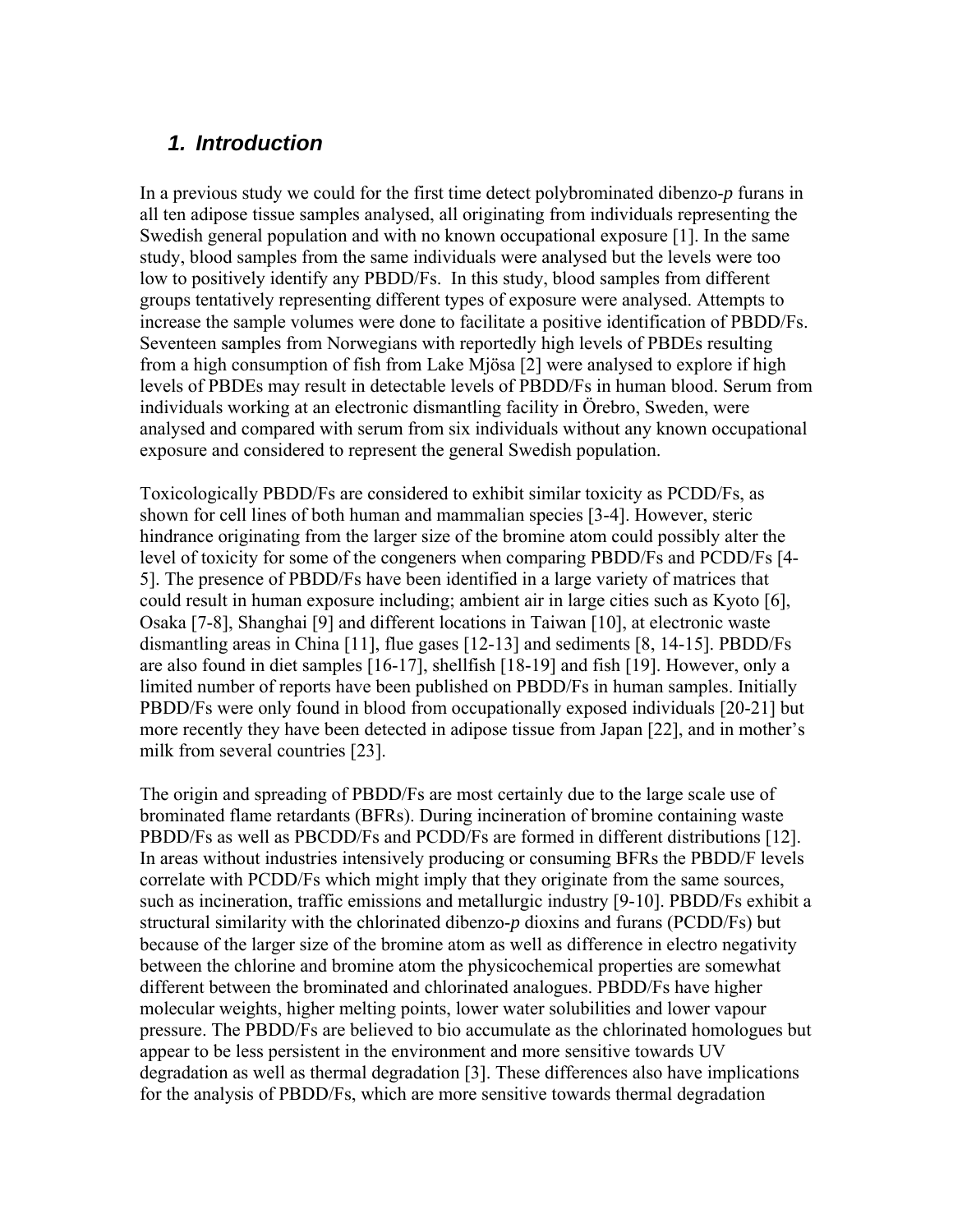during extraction, clean up, injection and separation [24]. Normally the clean up procedures applied are very similar to clean up procedures used for PCDD/Fs although performed under "cut off UV" conditions. During analysis, columns with thin phases (10 μm) are used preferable in combination with softer injection techniques as on-column injection or programmable temperature vaporizing (PTV) injection.

# *2. Materials and Methods*

### **2.1 Samples**

The Norwegian blood samples were collected by the Norwegian Institute of Public Health during the period October 2004 to May 2005. Venous blood was frozen in tubes of polypropylene (Sarstedt, Nümbrecht, Germany). In all, 66 samples were collected and subsamples of these were analysed for polybrominated diphenyl ethers (PBDEs) and hexabromocyclododecane by the Norwegian Institute of Public Health. The results from the Norwegian study showed that the median dietary intake of sum 7 PBDEs for the study participants, eating fish from Lake Mjösa, were the highest reported and that some of the participants had very high serum levels of PBDEs [2]. For this study 17 out of 66 samples were analysed. Eleven of the samples with highest PBDE levels documented and five of the samples with lowest PBDE levels were chosen for this study.

Blood samples from Swedish individuals working with electronic waste dismantling and individuals without any known occupational exposure were collected by a visiting nurse. The blood was drawn into heparin tubes and was left to cool and coagulate before centrifugation at 3500 rpm at 10 min. The serum was collected in polypropylene containers (Nalgene, USA). All samples were stored dark and at -20ºC until analysis. Blood samples from ID 26 and ID 27 were pooled to obtain a larger sample in order to investigate if a larger sample volume would make a positive identification of PBDD/Fs in human blood possible. These samples were chosen since they were from two male individuals in the same age. The pooled sample is referred to ID 26 in the following text and tables. Age, gender, occupation and number of children nursed by female participations are presented in Table 1.

| Sample I.D.        | Age (years) | <b>Gender</b> | Occupation    | <b>Children</b> <sup>a</sup> |
|--------------------|-------------|---------------|---------------|------------------------------|
| ID <sub>21</sub>   | 62          | Female        | Office worker | Two, 36                      |
|                    |             |               |               | and 33                       |
|                    |             |               |               | years old                    |
| ID <sub>22</sub>   | 51          | Female        | Office worker | Two, 17                      |
|                    |             |               |               | and 15                       |
|                    |             |               |               | years old                    |
| ID <sub>23</sub>   | 53          | Male          | Office worker |                              |
| ID <sub>24</sub>   | 36          | Male          | Office worker |                              |
| ID <sub>25</sub>   | 31          | Male          | Physician     |                              |
| ID 26 <sup>b</sup> | 54          | Male          | Chemist       |                              |

**Table 1.** Participants in the inventory of PBDD/F levels in blood from Swedes with and without possible occupational exposure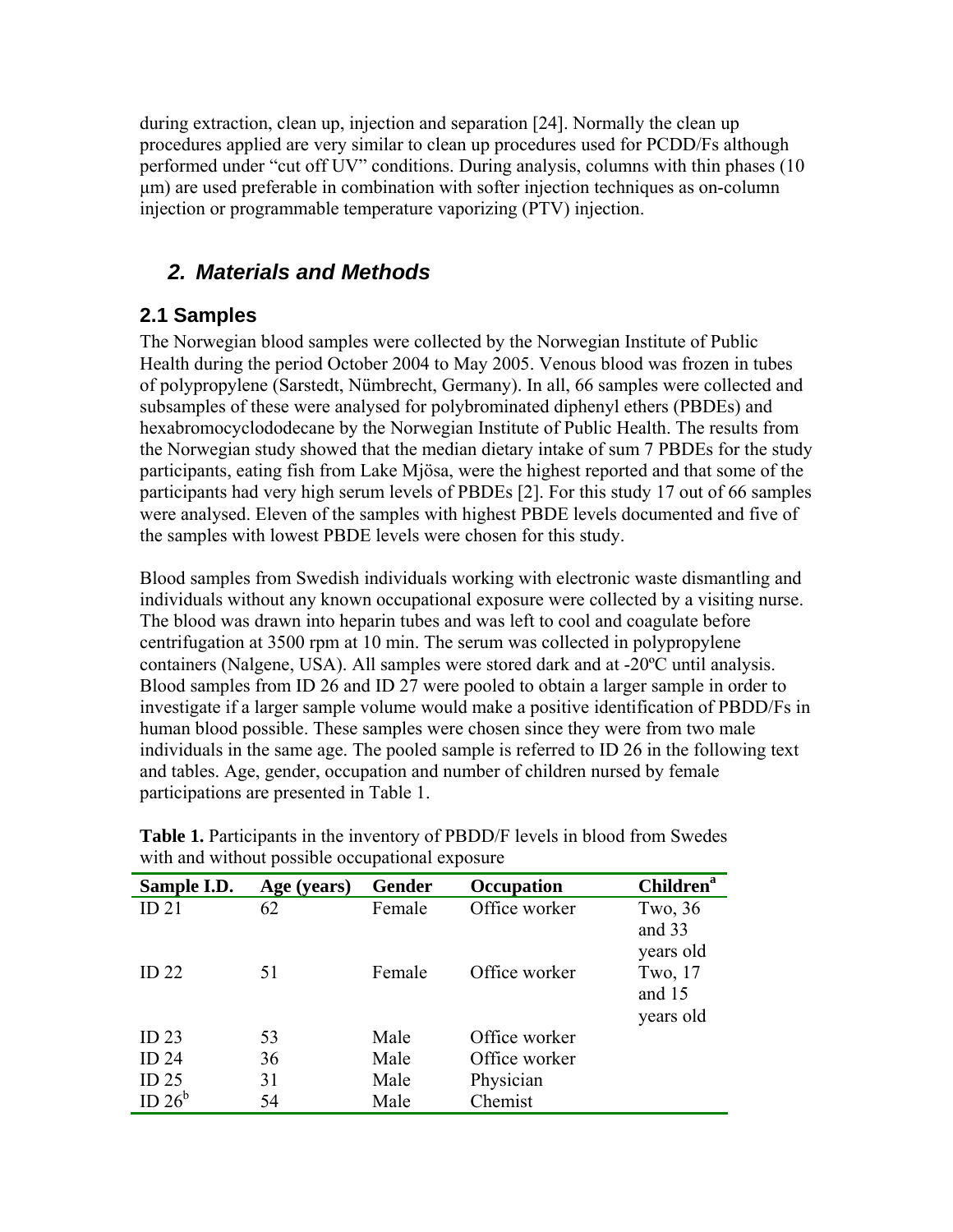| ID $27^b$        | 52 | Male | <b>Biologist</b>   |
|------------------|----|------|--------------------|
| ID <sub>28</sub> | 56 | Male | E-waste dismantler |
| ID <sub>29</sub> | 48 | Male | E-waste dismantler |
| ID <sub>30</sub> | 50 | Male | E-waste dismantler |
| ID <sub>31</sub> | 35 | Male | E-waste dismantler |
| <b>ID 32</b>     |    | Male | E-waste dismantler |

<sup>a</sup> Only given for women who have been nursing children

<sup>b</sup>These samples were pooled to investigate if a larger sample size would facilitate positive identification of PBDD/Fs in human blood.

#### **2.2. Chemicals**

The blood samples were spiked with two different mixtures of labelled compounds. The first set analysed, the Norwegian blood samples, were spiked with <sup>13</sup>C-labelled 2,3,7,8-TeBDF, 1,2,3,7,8-PeBDF, 2,3,4,7,8-PeBDF, 1,2,3,4,7,8-HxBDF and 1,2,3,7,8-PeBDD all from Cambridge Isotope Laboratories Inc., Andover, MA, USA. As recovery standard,  $^{13}$ C-labelled 2,3,7,8-TeBDD was used.

For the two other samples sets, the groups with and without occupational exposure, a recently commercialized internal standard mixture (EDF-5408; CIL, Andover, USA) was added containing PBDD/Fs of each substitution level, including;  $^{13}$ C-labeled 2,3,7,8-TeBDD, 1,2,3,7,8-PeBDD, 1,2,3,4,7,8-HxBDD, 1,2,3,6,7,8-HxBDD, 1,2,3,4,6,7,8- HpBDD, OBDD, 2,3,7,8-TeBDF, 2,3,4,7,8-PeBDF, 1,2,3,4,7,8-HxBDF, 1,2,3,4,6,7,8- HpBDF and OBDF was used. As recovery standard the EDF-5409 mixture from CIL, Andover, USA including 1,2,3,7,8,9-HxBDD and 1,2,3,7,8-PeBDF was used. The same congeners were also present in the native standard mixture.

Organic solvents used were of pesticide grade and purchased from Riedel de Haën (methanol, *n*-hexane, dichloromethane, and toluene). Ethanol was purchased from Kemetyl.

#### **2.3 Sample preparation**

#### 2.3.1 Whole blood and serum

Whole blood and serum samples were ground with anhydrous sodium sulphate. Open column chromatography was applied for approximately 20 gram of whole blood (Norwegian samples) or 25 gram of serum (Swedish samples). First, the homogenate to be extracted were spiked  ${}^{13}$ C-labelled internal standard and then the lipid fraction was extracted by a mixture of *n*-hexane: dichloromethane (1:1) using open column chromatography. Secondly, sample clean-up was done on three open columns (multilayer silica, AlOx and active carbon). The multilayer silica columns contained KOH silica, neutral activated silica,  $40\%$  H<sub>2</sub>SO<sub>4</sub> silica gel,  $20\%$  H<sub>2</sub>SO<sub>4</sub> silica gel, neutral activated silica gel and  $Na<sub>2</sub>SO<sub>4</sub>$  and was eluted with *n*-hexane. This column was followed by an AlOx column eluted with *n-*hexane/ dichloromethane. Additional clean up and fractionation was done on an active carbon column, containing Carbopack C dispersed on Celite 545, which was eluted with 10 ml of *n-*hexane for non-planar compounds and then 80 ml of toluene to elute the planar fraction containing PBDD/Fs. Addition of a  $^{13}$ Clabelled recovery standard was done prior to instrumental analysis. Throughout the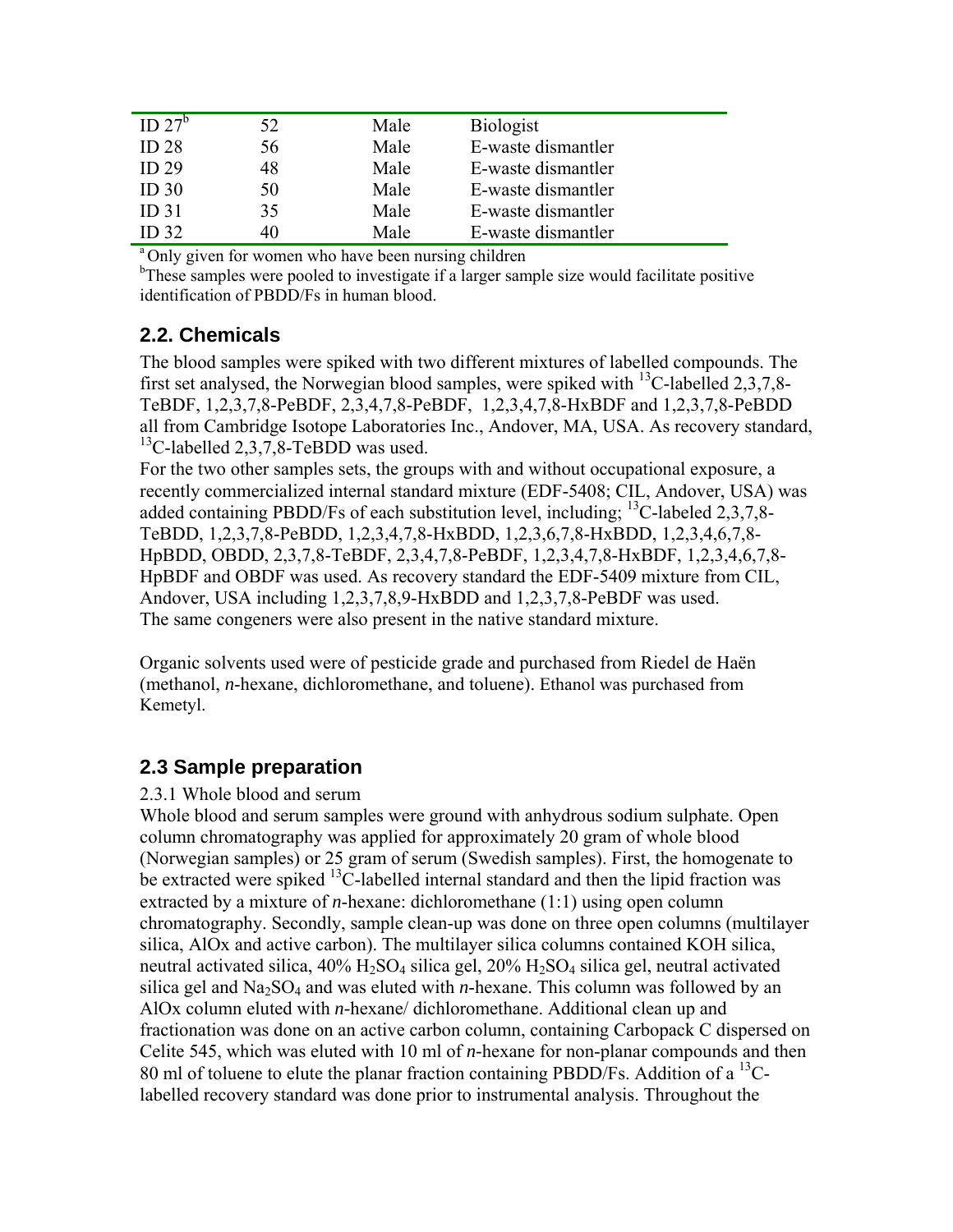sample preparation the samples were kept shielded from UV light to avoid photo degradation.

#### **2.4 Instrumental analysis**

#### 2.4.1 HRGC/HRMS

HRGC/HRMS analysis was performed on a Micromass Autospec Ultima operating at 10 000 resolution using EI ionization at 35 eV. All measurements were performed in the selective ion recording mode (SIR), monitoring the two most abundant ions of the molecular bromine cluster. Quantification was performed using the internal standard method. Two different chromatographic columns were used for quantification and verification, a 25 m (0.25 mm i.d, 10 µm) BPX 5 column (SGE; Ringwood, Australia) and a 15 m (0.25 mm i.d, 10 µm) DB-5MS columns (J&W Scientific; Folsom, CA, USA). On-column injection in track-oven mode was applied to inject 1 µl of the final extract on the GC column. GC temperature programs were used to optimize the response (and minimize the degradation in both the injector and on the column) depending on column length and GC performance. Detection levels were calculated at a S/N ratio of 3, corrected for recovery of the internal standard. Unfortunately, it was impossible to achieve stable conditions for analysing octa brominated dioxins and furans. Even though short and thin phased columns were used in combination with on-column injection the degradation of octa substituted congeners were too extensive.

#### **2.5 Quality assurance**

Method performance was controlled by extracting  ${}^{13}C$ -labelled internal standards allowing recovery values between 50-150 %. With every batch of samples extracted an extraction blank was also prepared and analyzed. The MTM laboratory participates on a regular basis in international intercalibration studies. In studies organized by AMAP, QUASIMEME and the Norwegian Institute of Public Health the MTM laboratory shows qualified results.

# *3. Results and Discussion*

In all, 28 whole blood or serum samples were analysed for PBDD/Fs in this study. Up to date, PBDD/Fs have only been detected in human blood and serum from individuals exposed to extreme concentrations of PBDD/Fs [20, 25]. The recovery varied between 50 -120% for all samples analysed.

#### **3.1 The Norwegian samples**

PBDD/Fs were not detected in the Norwegian samples, see Table 2. The available sample volumes were only approximately 20 ml of whole blood resulting in very small lipid weights and consequently very low PBDD/F concentrations. However, in several of the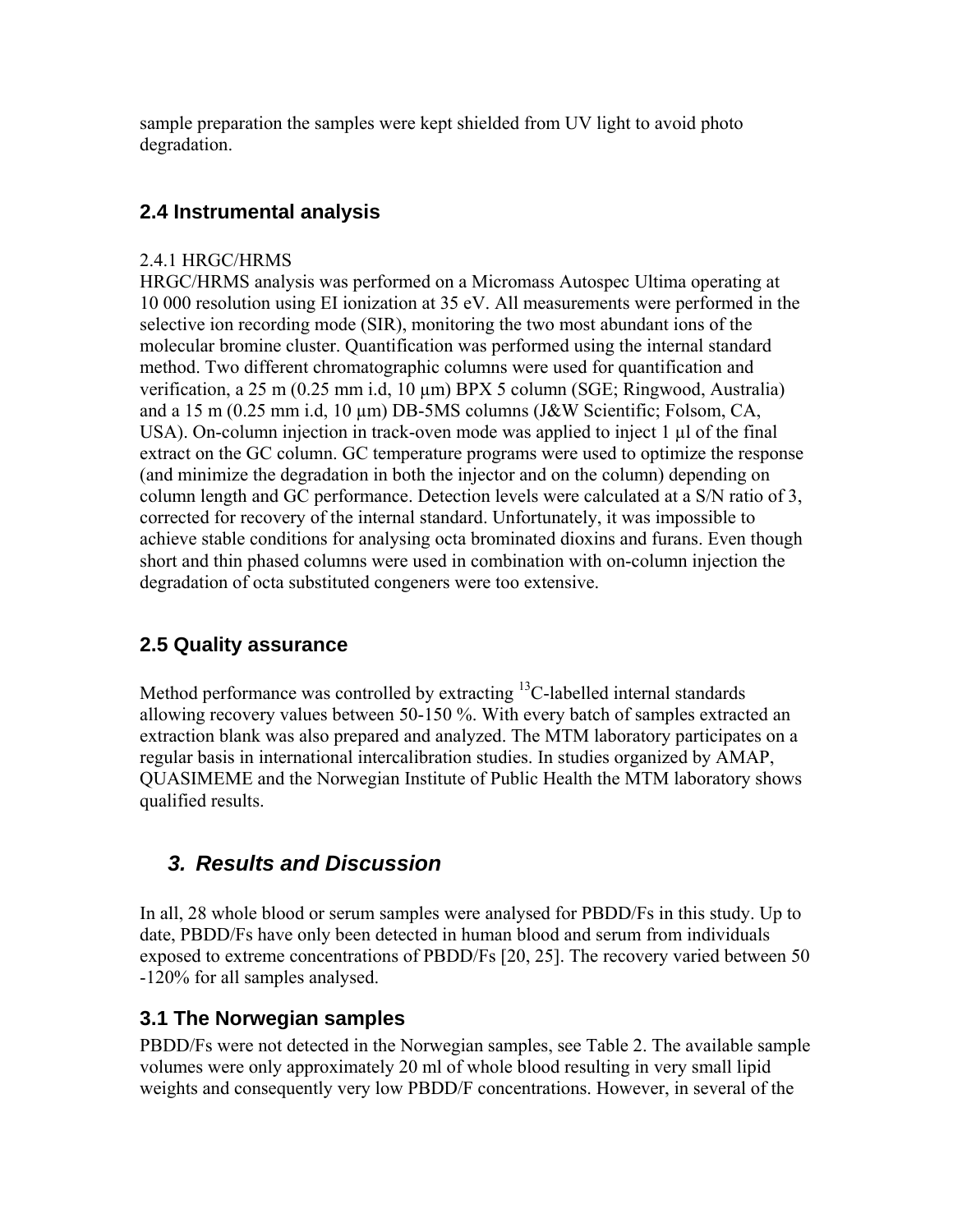samples traces corresponding to 2,3,7,8-TeBDF, 1,2,3,7,8- and 2,3,4,7,8-PeBDF were seen during the analysis on the  $25$  m thin phased  $(0.10 \,\mu m)$  column. Unfortunately, it was not possible to establish as sensitive conditions during a run on the 15 m column to further improve the detection limits and the identity and concentration of these peaks could not be verified and established. The detected traces corresponded both by retention time match with the labelled compounds and by isotope ratio but the levels were slightly below the detection limit. Furthermore, small peaks possibly corresponding to unidentified hexa and hepta substituted furans were seen in some of the samples with traces corresponding to tetra and penta substituted PBDFs. They had corresponding isotope ratio to brominated furans but since these samples did not contain labelled hexaand hepta-substituted congeners the possible identity could not be established. The concentrations for these peaks were also close to, but below the determined detection limits.

The observed traces of TeBDF and PeBDF could point towards an increased presence of PBDD/Fs in blood samples with elevated concentrations of PBDEs. However, larger sample volumes and/or improved detection limits are needed to further investigate this and to fully rule out that the possible presence of PBDD/Fs in the blood samples are not resulting from thermal degradation from PBDEs during analysis.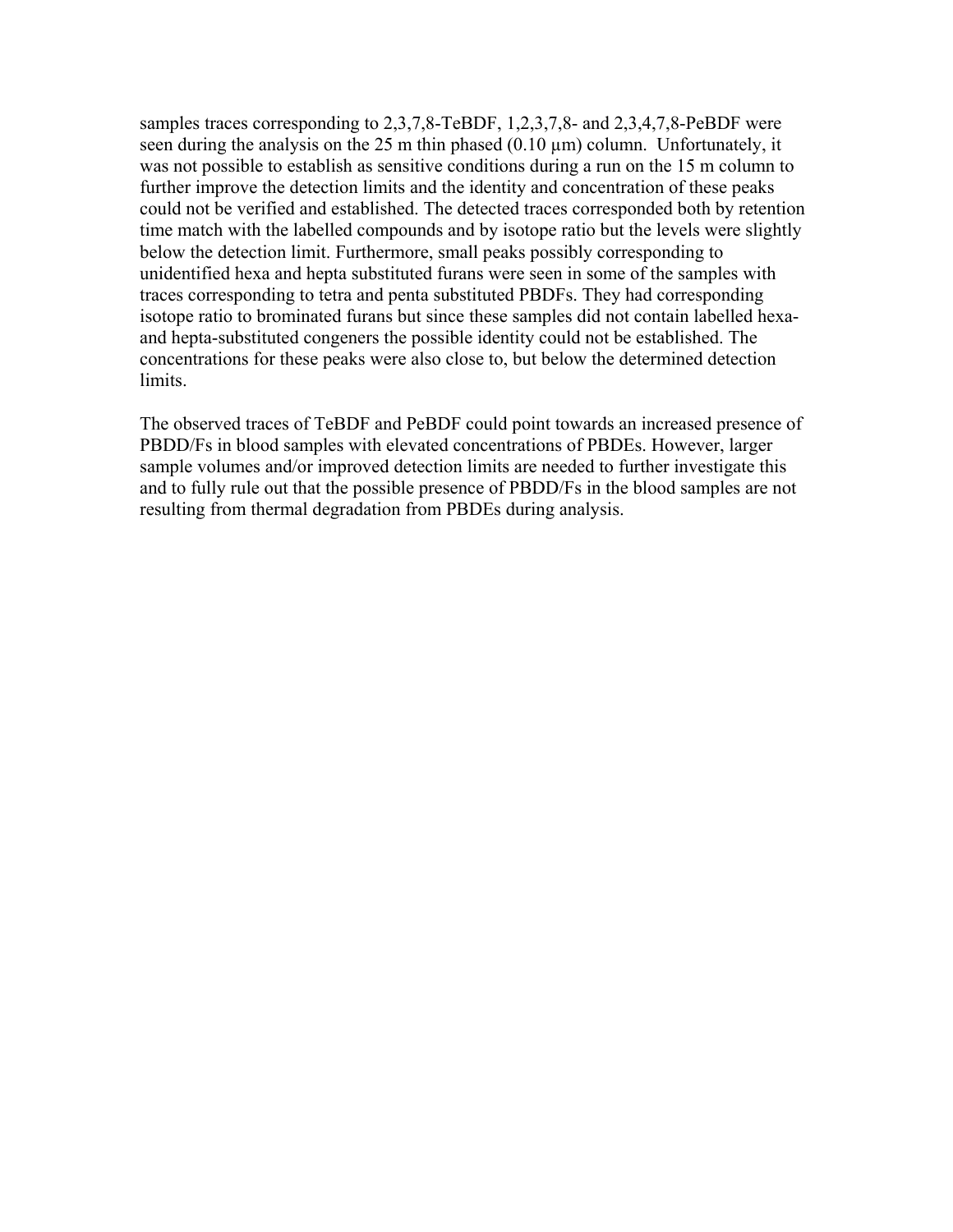|                   | ID<br>$\mathbf{1}$ | ID<br>$\mathbf{2}$                                                | ID<br>3         | ID<br>4 | ID<br>5         | ID<br>6 | ID<br>7                                                                 | ID<br>8 | ID<br>9              | ID<br>10      | ID<br>11                    | ID<br>12      | ID<br>13 | ID<br>14 | ID<br>15                                                                                | ID<br>16 | ID<br>17 |
|-------------------|--------------------|-------------------------------------------------------------------|-----------------|---------|-----------------|---------|-------------------------------------------------------------------------|---------|----------------------|---------------|-----------------------------|---------------|----------|----------|-----------------------------------------------------------------------------------------|----------|----------|
| <b>Furans</b>     |                    |                                                                   |                 |         |                 |         |                                                                         |         |                      |               |                             |               |          |          |                                                                                         |          |          |
| 2,3,7,8           | $<$ 4.2            |                                                                   | $< 2.7$ $< 4.1$ | < 3.60  | < 1.6           |         | $< 3.5$ $< 2.5$ $< 5.0$ $< 2.3$                                         |         |                      |               | $<4.1$ $<3.6$ $<3.9$ $<3.5$ |               |          | < 1.2    | < 4.5                                                                                   | < 4.1    | <4.2     |
| TeBDF             |                    |                                                                   |                 |         |                 |         |                                                                         |         |                      |               |                             |               |          |          |                                                                                         |          |          |
| $1,2,3,7,8$ -     |                    | $< 9.1$ $< 5.9$ $< 8.8$                                           |                 | 27.8    |                 |         | $<$ 3.5 $<$ 7.6 $<$ 5.4 $<$ 11 $<$ 5.0 $<$ 8.8 $<$ 7.8 $<$ 8.5 $<$ 7.6  |         |                      |               |                             |               |          |          | $< 2.5$ $< 9.7$                                                                         | <8.8     | < 9.1    |
| PeBDF             |                    |                                                                   |                 |         |                 |         |                                                                         |         |                      |               |                             |               |          |          |                                                                                         |          |          |
| $2,3,4,7,8$ -     | <6.5               |                                                                   | $<4.2$ $<6.3$   | 5.6     | < 2.5           |         | $5.4$ $5.9$ $5.8$ $5.6$ $5.3$ $5.6$ $5.1$                               |         |                      |               |                             |               | < 5.4    | < 1.8    | < 7.0                                                                                   | <6.3     | <6.5     |
| PeBDF             |                    |                                                                   |                 |         |                 |         |                                                                         |         |                      |               |                             |               |          |          |                                                                                         |          |          |
| $1,2,3,4,7,8$ -   | < 60               | $39$                                                              | < 58            | < 52    | $24$            | < 50    | $<$ 36                                                                  | < 72    |                      | $< 34$ $< 58$ |                             | $< 52$ $< 57$ | < 50     | $17$     | <65                                                                                     | $<$ 58   | < 60     |
| <b>HxBDF</b>      |                    |                                                                   |                 |         |                 |         |                                                                         |         |                      |               |                             |               |          |          |                                                                                         |          |          |
| $1,2,3,4,6,7,8$ - | <68                | $<$ 55                                                            | $67$            | <63     | <45             | < 62    | $<$ 53                                                                  | <76     | $51$                 | $67$          | <63                         | <66           | <62      | $<$ 40   | < 71                                                                                    | < 67     | <68      |
| HpBDF             |                    |                                                                   |                 |         |                 |         |                                                                         |         |                      |               |                             |               |          |          |                                                                                         |          |          |
| <b>OBDF</b>       | n.a.               | n.a.                                                              | n.a.            | n.a.    | n.a.            | n.a.    | n.a.                                                                    | n.a.    | n.a.                 | n.a.          | n.a.                        | n.a.          | n.a.     | n.a.     | n.a.                                                                                    | n.a.     | n.a.     |
|                   |                    | $<4.2$ $<2.7$ $<4.1$                                              |                 | < 3.6   |                 |         | $< 1.6$ $< 3.5$ $< 2.5$ $< 5.0$ $< 2.3$ $< 4.1$ $< 3.6$ $< 3.9$ $< 3.5$ |         |                      |               |                             |               |          |          | $< 1.2$ $< 4.5$                                                                         | < 4.1    | <4.2     |
| <b>Dioxins</b>    |                    |                                                                   |                 |         |                 |         |                                                                         |         |                      |               |                             |               |          |          |                                                                                         |          |          |
| 2,3,7,8<br>TeBDD  |                    |                                                                   |                 |         |                 |         |                                                                         |         |                      |               |                             |               |          |          |                                                                                         |          |          |
| $1,2,3,7,8$ -     |                    | $\langle 7.3 \rangle$ $\langle 4.7 \rangle$ $\langle 7.0 \rangle$ |                 | < 6.2   |                 |         | <2.8 <6.1 <4.4 <8.7 <4.0 <7.0 <6.2 <6.8 <6.1                            |         |                      |               |                             |               |          |          | $\langle 2.0 \rangle$ $\langle 7.8 \rangle$ $\langle 7.0 \rangle$ $\langle 7.3 \rangle$ |          |          |
| PeBDD             |                    |                                                                   |                 |         |                 |         |                                                                         |         |                      |               |                             |               |          |          |                                                                                         |          |          |
| $1,2,3,4,7,8$ -   |                    | $< 11$ $< 7.2$                                                    | $<$ 11          | < 9.5   |                 |         | <4.3 <9.3 <6.7 <13 <6.2 <11 <9.5 <10 <9.3                               |         |                      |               |                             |               |          | < 3.1    | <12                                                                                     | $<$ 11   | $11$     |
| <b>HxBDD</b>      |                    |                                                                   |                 |         |                 |         |                                                                         |         |                      |               |                             |               |          |          |                                                                                         |          |          |
| $1,2,3,6,7,8$ -   | $18$               | $<$ 11                                                            | $17$            | $15$    | < 6.9           |         | $< 15$ $< 11$ $< 21$ $< 9.8$ $< 17$                                     |         |                      |               |                             | $< 15$ $< 17$ | $15$     | < 4.8    | $19$                                                                                    | $<$ 17   | $18$     |
| <b>HxBDD</b>      |                    |                                                                   |                 |         |                 |         |                                                                         |         |                      |               |                             |               |          |          |                                                                                         |          |          |
| $1,2,3,7,8,9$ -   |                    | $< 12$ $< 7.9$                                                    | < 12            | $<$ 10  | <4.7            |         | $< 10 \le 7.3$                                                          |         | $< 15$ $< 6.7$       | $<$ 12        | $<$ 10                      | $<$ 11        | $<$ 10   | < 3.3    | $<$ 13                                                                                  | $12$     | $<$ 12   |
| <b>HxBDD</b>      |                    |                                                                   |                 |         |                 |         |                                                                         |         |                      |               |                             |               |          |          |                                                                                         |          |          |
| $1,2,3,4,6,7,8$ - | $34$               | $<$ 26                                                            | $<$ 33          |         | $< 31$ $< 19.4$ | $30$    |                                                                         |         | $< 24$ $< 39$ $< 23$ | $33$          | $31$                        | $33$          | $30$     | < 16.6   | $36$                                                                                    | $<$ 33   | $34$     |
| HpBDD             |                    |                                                                   |                 |         |                 |         |                                                                         |         |                      |               |                             |               |          |          |                                                                                         |          |          |
| <b>OBDD</b>       | n.a.               | n.a.                                                              | n.a.            | n.a.    | n.a.            | n.a.    | n.a.                                                                    | n.a.    | n.a.                 | n.a.          | n.a.                        | n.a.          | n.a.     | n.a.     | n.a.                                                                                    | n.a.     | n.a.     |
|                   |                    |                                                                   |                 |         |                 |         |                                                                         |         |                      |               |                             |               |          |          |                                                                                         |          |          |

**Table 2.** Levels (pg/g lipid) in blood from Norwegians with reportedly high levels of PBDEs.

n.a.= not analysed since it was not possible to achieve stable conditions for analysing OBDD and OBDF.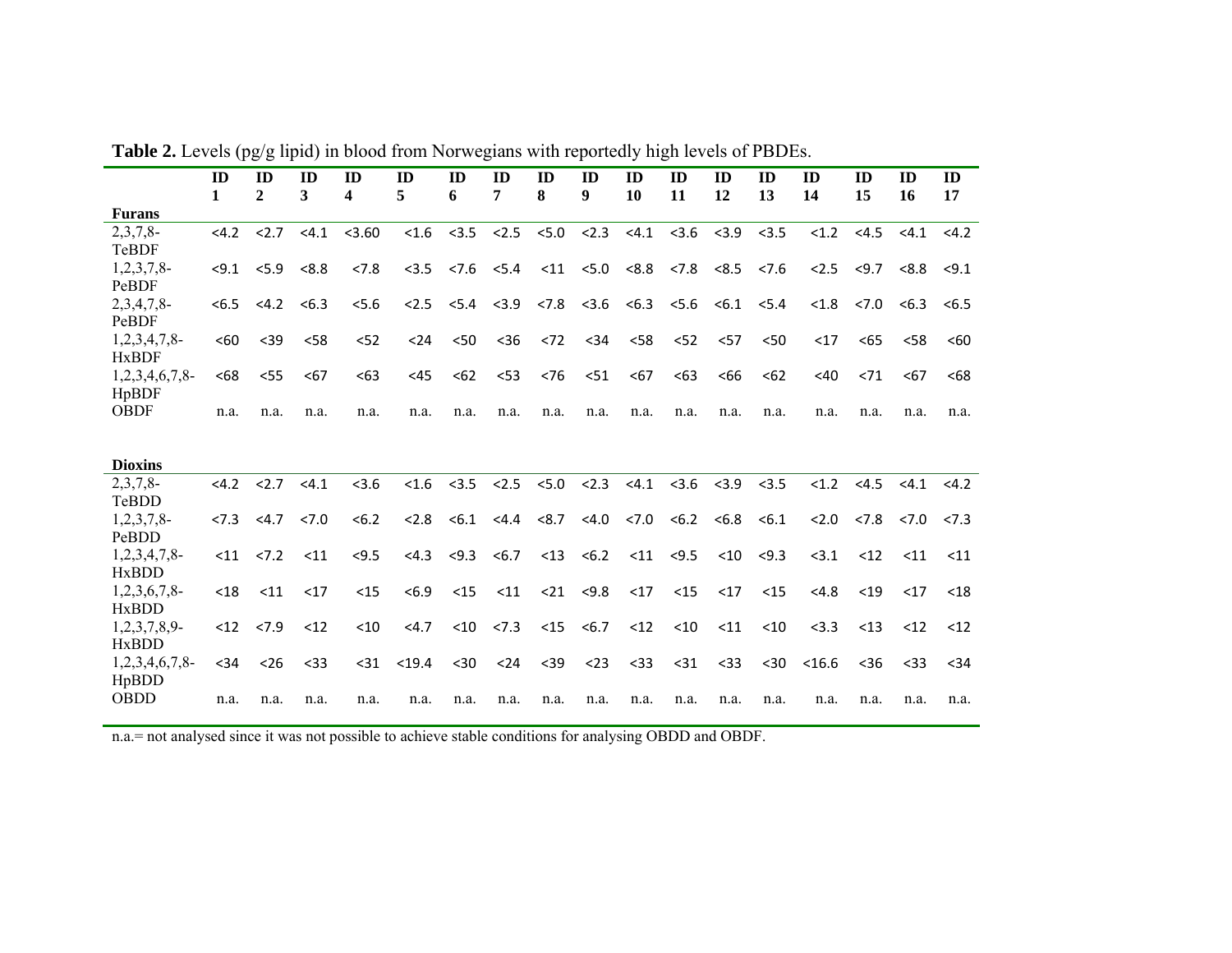#### **3.2 The Swedish samples**

Larger sample volumes were applied in the Swedish samples. Serum volumes of approximately 25-35 ml corresponding to 50-70 ml of whole blood were extracted. Despite the significantly increased sample volumes no PBDD/Fs were detected in the samples from the electronic waste dismantlers or the samples from the individuals corresponding to the general Swedish population, see Table 3. In three samples, from both groups, traces corresponding to 2,3,7,8-TeBDF were seen but at a concentration below the established detection limit. As mentioned above, the detection limit could not be improved when using a shorter column and it was possible to verify any presence of PBDD/Fs.

In the pooled sample, were over 50 ml of serum were extracted, no traces of PBDD/Fs were seen. These results indicate that levels in blood and/or serum from humans without extreme exposure to PBDD/Fs are not possible to monitor during prevailing detection limits.

|                      | ID     | ID     | ID     | ID     | ID     | ID $26$          | ID     | ID     | ID     | ID     | ID          |
|----------------------|--------|--------|--------|--------|--------|------------------|--------|--------|--------|--------|-------------|
|                      | 21     | 22     | 23     | 24     | 25     |                  | 28     | 29     | 30     | 31     | 32          |
| <b>Furans</b>        | F 62   | F 51   | M 53   | M 36   | M 31   | Pooled<br>sample | M 56   | M 48   | M 50   | M 35   | <b>M</b> 40 |
| 2,3,7,8              | < 0.81 | < 0.91 | < 1.2  | < 1.3  | < 1.3  | < 0.50           | < 3.0  | < 1.1  | < 1.5  | < 0.84 | < 1.3       |
| TeBDF                |        |        |        |        |        |                  |        |        |        |        |             |
| $1,2,3,7,8$ -        | < 4.0  | <4.5   | < 4.0  | < 4.0  | < 3.9  | < 1.9            | < 5.5  | < 3.2  | < 3.5  | < 3.9  | < 3.8       |
| PeBDF                |        |        |        |        |        |                  |        |        |        |        |             |
| 2,3,4,7,8            | 2.0    | 2.1    | 2.0    | 2.0    | 2.0    | < 0.98           | < 2.8  | < 1.6  | < 1.8  | 2.0    | < 1.9       |
| PeBDF                |        |        |        |        |        |                  |        |        |        |        |             |
| $1,2,3,4,7,8$ -      | $19$   | $21$   | $19$   | $19$   | $18$   | < 9.1            | < 26   | $15$   | $<$ 16 | $19$   | $18$        |
| <b>HxBDF</b>         |        |        |        |        |        |                  |        |        |        |        |             |
| $1,2,3,4,6,7,8$ -    | $12$   | $13$   | $12$   | $12$   | $12$   | < 5.8            | $<$ 16 | 54.6   | $<$ 10 | $12$   | $11$        |
| HpBDF                |        |        |        |        |        |                  |        |        |        |        |             |
| <b>OBDF</b>          | n.a.   | n.a.   | n.a.   | n.a.   | n.a.   | n.a.             | n.a.   | n.a.   | n.a.   | n.a.   | n.a.        |
|                      |        |        |        |        |        |                  |        |        |        |        |             |
| <b>Dioxins</b>       |        |        |        |        |        |                  |        |        |        |        |             |
| 2,3,7,8              | < 0.69 | < 0.77 | < 0.69 | < 0.69 | < 0.67 | < 0.33           | < 0.94 | < 0.56 | < 0.60 | < 0.68 | < 0.65      |
| TeBDD                |        |        |        |        |        |                  |        |        |        |        |             |
| $1,2,3,7,8$ -        | 2.5    | 2.8    | 2.5    | 2.5    | 2.4    | < 1.2            | < 3.4  | 2.0    | 2.2    | 2.5    | 2.4         |
| PeBDD                |        |        |        |        |        |                  |        |        |        |        |             |
| $1,2,3,4,7,8$ -      | < 3.5  | < 3.9  | < 3.5  | < 3.5  | < 3.4  | <1.7             | < 4.8  | 2.8    | < 3.0  | < 3.4  | < 3.3       |
| <b>HxBDD</b>         |        |        |        |        |        |                  |        |        |        |        |             |
| 1,2,3,6,7,8          | < 5.5  | < 6.1  | < 5.5  | < 5.5  | < 5.4  | 2.7              | < 7.5  | <4.4   | < 4.8  | < 5.4  | 5.2         |
| <b>HxBDD</b>         |        |        |        |        |        |                  |        |        |        |        |             |
| 1,2,3,7,8,9-         | < 3.8  | <4.2   | < 3.8  | < 3.8  | < 3.7  | < 1.8            | < 5.2  | < 3.1  | < 3.3  | < 3.7  | 3.6         |
| <b>HxBDD</b>         |        |        |        |        |        |                  |        |        |        |        |             |
| 1,2,3,4,6,7,8        | < 7.5  | < 8.4  | < 7.5  | 27.5   | 27.3   | 3.6              | < 10   | < 6.1  | < 6.5  | 27.4   | 27.1        |
| HpBDD<br><b>OBDD</b> | n.a.   | n.a.   | n.a.   | n.a.   | n.a.   | n.a.             | n.a.   | n.a.   | n.a.   | n.a.   | n.a.        |
|                      |        |        |        |        |        |                  |        |        |        |        |             |

**Table 3.** Levels of PBDD/Fs in serum (pg/g lipids) from individuals with and without occupational exposure. Gender (F or M) and age are given in the table heading.

n.a.= not analysed since it was not possible to achieve stable conditions for analysing OBDD and OBDF.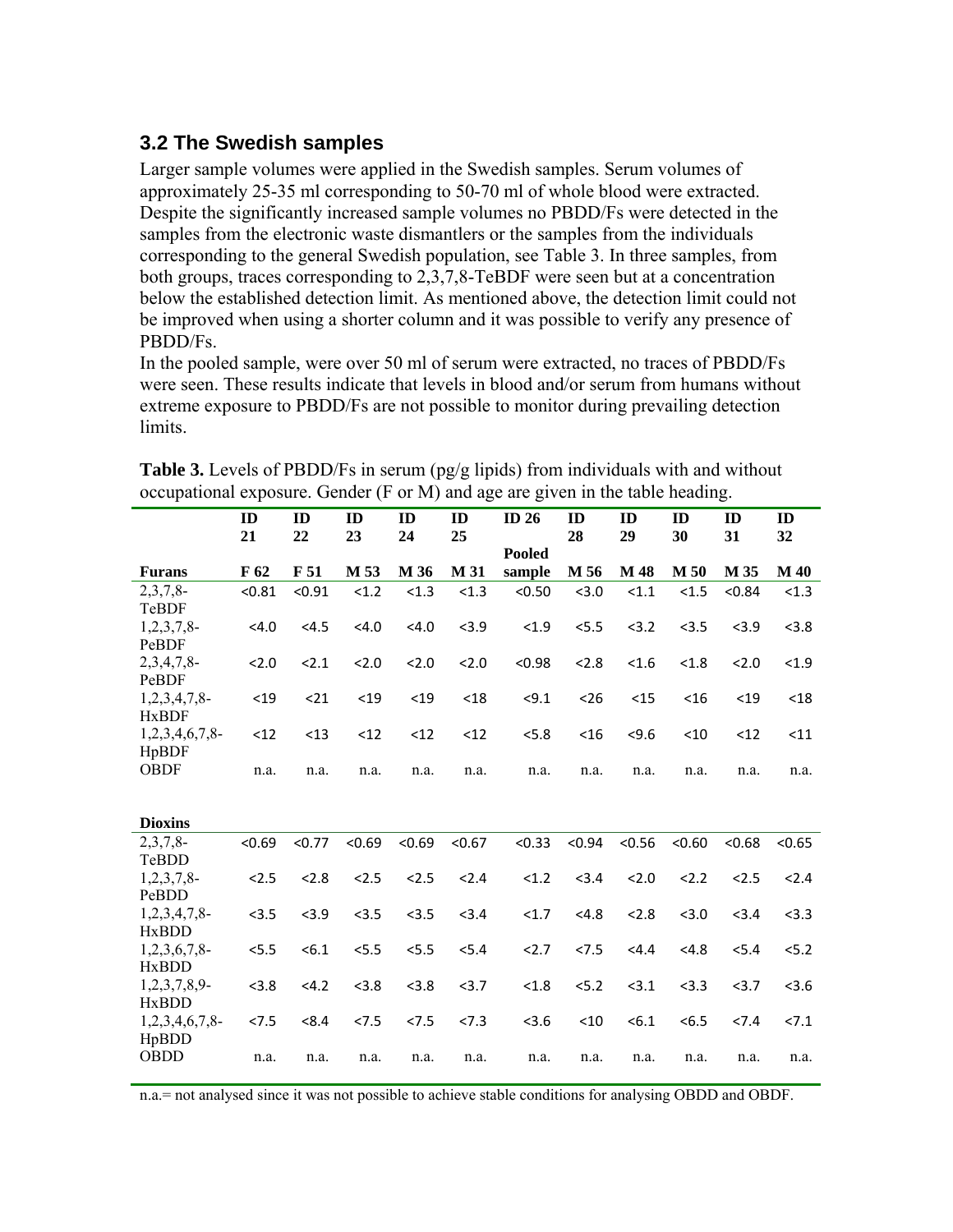# *4. Conclusions*

PBDD/Fs could not be detected in any of the blood or serum samples. The high PBDE concentrations in the Norwegian sample did not result in detectable levels of PBDD/Fs at the actual level of quantification in this study. Moreover, the significantly increased sample volumes for the samples sampled in Sweden did not result in detectable levels of PBDD/Fs. Noteworthy is that traces possibly matching 2,3,7,8-TeBDF, 1,2,3,7,8-PeBDF and 2,3,4,7,8-PeBDF were seen in some of the samples.

To further investigate the Norwegian samples larger sample volumes are needed and/ or improved detection limits. The results from the Swedish samples, where the sample volumes were significantly enlarged, indicate that the levels are still too low in human blood and serum and that detection limits are still too high to continue with further analysis of this sample matrix.

#### *5. References*

- 1. Ericson Jogsten, I., J. Hagberg, G. Lindstrom, and B. van Bavel, Analysis of POPs in human samples reveal a contribution of brominated dioxin of up to 15% of the total dioxin TEQ. Chemosphere, 2010. 78: p. 113–120.
- 2. Thomsen, C., H. Knutson, V. Liane, M. Froshaug, H. Kvalem, M. Haugen, H. Meltzer, J. Alexander, and G. Becher, Consumption of fish from a contaminated lake strongly affects the concentrations of polybrominated diphenyl ethers and hexabromocyclododecane in serum. Molecular Nutrition & Food Research, 2008. 52: p. 228 – 237.
- 3. Birnbaum, L.S., D.F. Staskal, and J.J. Diliberto, Health effects of polybrominated dibenzo-p-dioxins (PBDDs) and dibenzofurans (PBDFs). Environment International, 2003. 29(6): p. 855-860.
- 4. Olsman, H., M. Engwall, U. Kammann, M. Klempt, J. Otte, B. van Bavel, and H. Hollert, Relative differences in aryl hydrocarbon receptor-mediated response for 18 polybrominated and mixed halogenated dibenzo-p-dioxins and -furans in cell lines from four different species. Environmental Toxicology and Chemistry, 2007. 26(11): p. 2448-2454.
- 5. Samara, F., B.K. Gullett, R.O. Harrison, A. Chu, and G.C. Clark, Determination of relative assay response factors for toxic chlorinated and brominated dioxins/furans using an enzyme immunoassay (EIA) and a chemically-activated luciferase gene expression cell bioassay (CALUX). Environment International, 2009. 35(3): p. 588-593.
- 6. Hayakawa, K., H. Takatsuki, I. Watanabe, and S. Sakai, Polybrominated diphenyl ethers (PBDEs), polybrominated dibenzo-*p*-dioxins/dibenzofurans (PBDD/Fs) and monobromo-polychlorinated dibenzo-*p*-dioxins/dibenzofurans (MoBPXDD/Fs) in the atmosphere and bulk deposition in Kyoto, Japan. Chemosphere, 2004. 57(5): p. 343-356.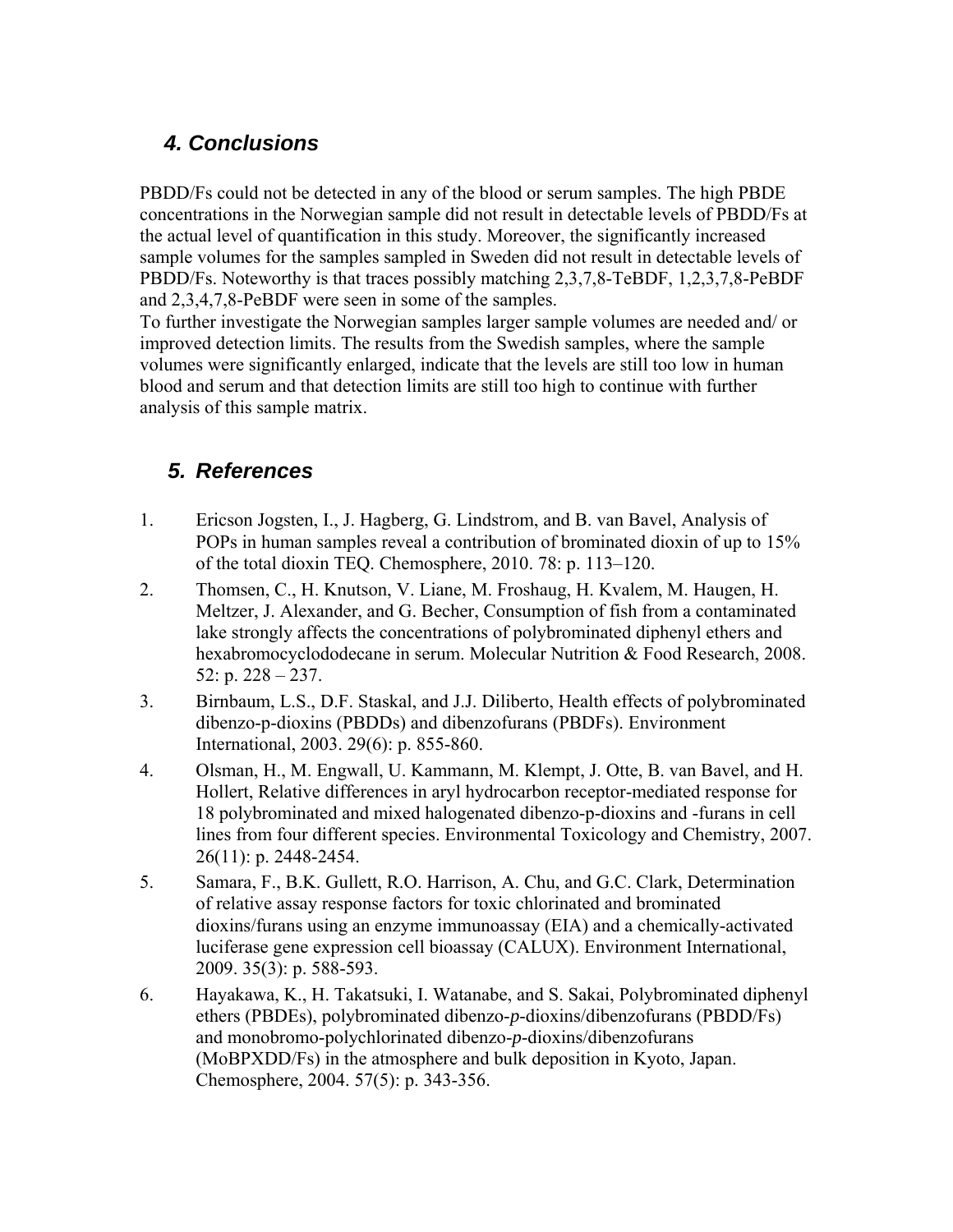- 7. Ohta, S., T. Nakao, H. Nishimura, T. Okumura, O. Aozasa, and H. Miyata, Contamination levels of PBDEs, TBBPA, PCDDs/DFs and PXDDs/DFs in the environment of Japan. Organohalogen Compounds, 2002. 57: p. 57-60.
- 8. Watanabe, I., M. Kawano, and R. Tatsukawa, Polybrominated and mixed polybromo/chlorinated dibenzo-*p*-dioxins and -dibenzofurans in the Japanese environment. Organohalogen Compounds, 1995. 24: p. 337-340.
- 9. Li, H.R., H.L. Feng, G.Y. Sheng, S.L. Lu, J.M. Fu, P.A. Peng, and R. Man, The PCDD/F and PBDD/F pollution in the ambient atmosphere of Shanghai, China. Chemosphere, 2008. 70: p. 576-583.
- 10. Wang, L.C., C.H. Tsai, G.P. Chang-Chien, and C.H. Hung, Characterization of polybrominated dibenzo-*p*-dioxins and dibenzofurans in different atmospheric environments. Environmental Science & Technology, 2008. 42(1): p. 75-80.
- 11. Li, H.W., L. Yu, G. Sheng, J. Fu, and P. Peng, Severe PCDD/F and PBDD/F pollution in air around an electronic waste dismantling area in China. Environmental Science &. Technology, 2007. 41: p. 5641-5646.
- 12. Wang, L.C. and G.P. Chang-Chien, Characterizing the emissions of polybrominated dibenzo-p-dioxins and dibenzofurans from municipal and industrial waste incinerators. Environmental Science & Technology, 2007. 41(4): p. 1159-1165.
- 13. Schuler, D. and J. Jager, Formation of chlorinated and brominated dioxins and other organohalogen compounds at the pilot incineration plant VERONA. Chemosphere, 2004. 54(1): p. 49-59.
- 14. Choi, J.W., J. Onodera, K. Kitamura, S. Hashimoto, H. Ito, N. Suzuki, S. Sakai, and M. Morita, Modified clean-up for PBDD, PBDF and PBDE with an active carbon column - its application to sediments. Chemosphere, 2003. 53(6): p. 637- 643.
- 15. Hagberg, J., E. Grahn, B. van Bavel, and G. Lindström, Occurence and levels of PCDD/Fs and PBDD/Fs in two swedish lake sediments. Organohalogen Compounds, 2005.
- 16. Nomura, T., T. Tanagi, E. Fukuzawa, Y. Kono, K. Komatsu, and M. Morita, Brominated dioxins and PBDEs in diet samples collected frpm FY2002 and FY2005 in Japan. Organohalogen Compounds, 2007. 69: p. 2773-2776.
- 17. Fernandes, A.R., C. Tlustos, F. Smith, M. Carr, R. Petch, and M. Rose, Polybrominated diphenylethers (PBDEs) and brominated dioxins (PBDD/Fs) in Irish food of animal origin. Food Additives & Contaminants Part B - Surveillance, 2009. 2(1): p. 86-94.
- 18. Fernandes, A., P. Dicks, D. Mortimer, M. Gem, F. Smith, M.D. Ield, S. White, and M. Rose, Brominated and chlorinated dioxins, PCBs and brominated flame retardants in Scottish shellfish: Methodology, occurrence and human dietary exposure. Molecular Nutrition & Food Research, 2008. 52(2): p. 238-249.
- 19. Ashizuka, Y., R. Nakagawa, T. Hori, D. Yasutake, K. Tobiishi, and K. Sasaki, Determination of brominated flame retardants and brominated dioxins in fish collected from three regions of Japan. Molecular Nutrition & Food Research, 2008. 52(2): p. 273-283.